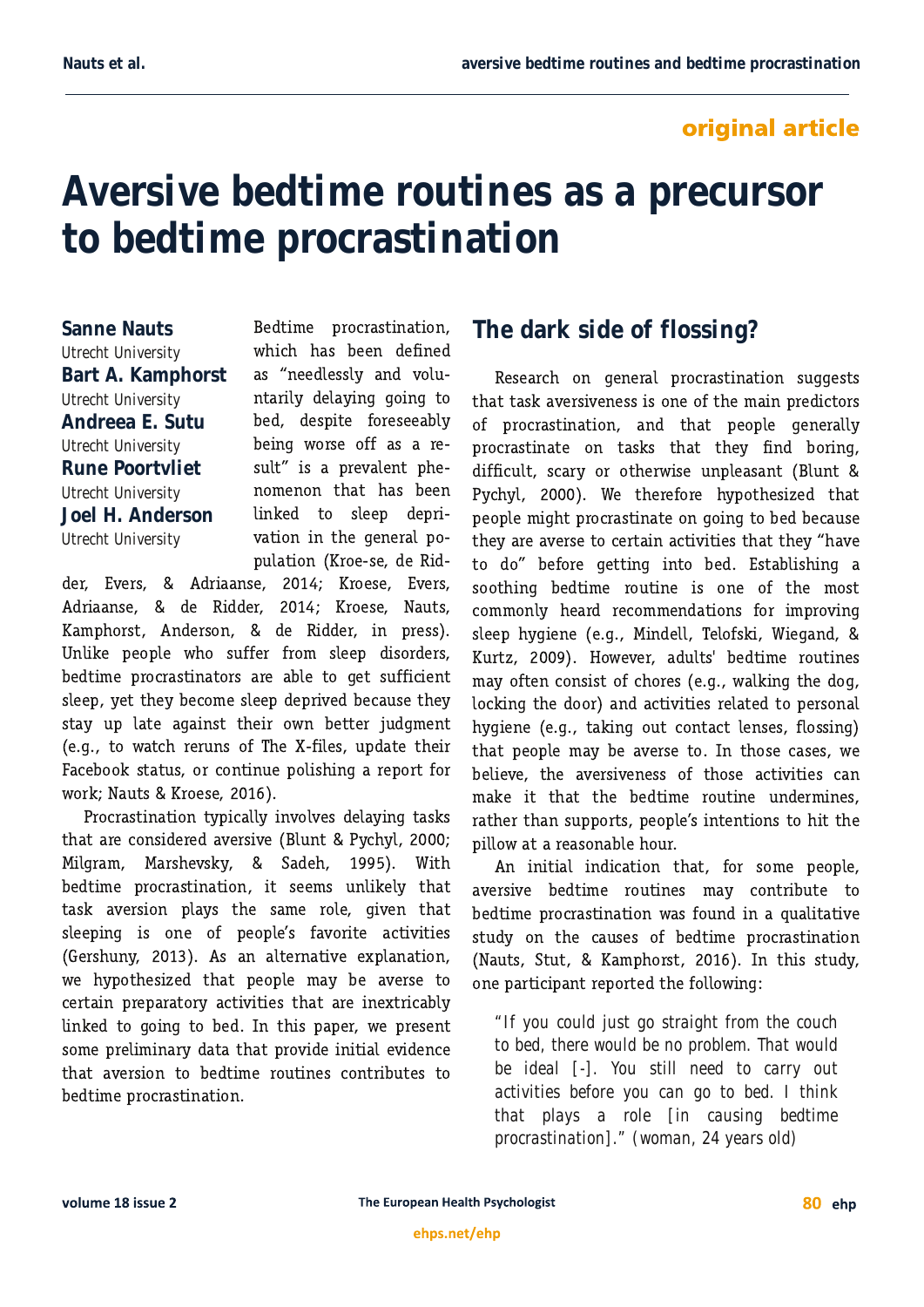As this quote suggests, part of the problem with bedtime procrastination seems to be that people dislike preparing for bed. At night, when people are finally enjoying some "me time" or "slack time", overcoming "end-of-day inertia" by getting up from the couch and engaging in active, semiobligatory activities may seem like an almost insurmountable obstacle. To find some first exploratory evidence for this assertion, we conducted two studies to ascertain the relationship between bedtime procrastination and bedtime routine aversiveness.

## **Bedtime routine aversiveness and bedtime procrastination**

Study 1a. The goal of Study 1a was to investigate whether aversion to one's bedtime routine was related to bedtime procrastination. In total, 271 participants in the US completed the study through Amazon's MTurk. Thirty-seven participants were excluded from the sample because they worked night shifts, suffered from a sleep disorder, or gave inconsistent answers (i.e., one participant indicated being over 18 years old, yet listed his age as 12), resulting in a final sample of 234 participants (135 men; aged 19 to 79, average age 37.10, SD = 13.48). Of these participants, 64.6% were employed, 7.4% were students, 7.0% was retired, and 21.0% indicated being unemployed/homemaker/other.

To help participants think about their bedtime routines, we listed 11 activities (e.g., setting the alarm clock, taking a shower). Participants were asked to indicate how frequently they perform each of these behaviors before bedtime (on a 5-point scale ranging from "almost never" to "almost always"). As Table 1 shows, the activities most people performed "often" or "almost always" were brushing one's teeth (76.1%) and setting the alarm clock (63.4%).

Next, participants answered 10 questions about the aversiveness of their bedtime routine, keeping their bedtime activities in mind (10 items,  $\alpha = .83$ , e.g., "I tend to put off my bedtime routine when I am tired"; "Sometimes I feel too tired to start my bedtime routine when it is time to go to bed"). After completing these questions, participants completed a bedtime procrastination scale (Kroese, De Ridder, et al., 2014;  $\alpha$  = .91, example item "I do not go to bed on time"1). In line with our predictions, bedtime routine aversiveness was significantly related to bedtime procrastination,  $r =$  $.44$ ,  $p < .001$ . This indicates that people were more likely to engage in bedtime procrastination to the extent that they rated their bedtimes as more aversive.

Study 1b. The results of Study 1a suggest that bedtime routine aversiveness is related to bedtime procrastination. However, because the aversion scale in Study 1a included items related to people's propensity to delay their bedtime routines (e.g., " tend to put off my bedtime routine when I am tired"), we aimed to replicate the results of Study 1a using a more process-pure measure of aversion. In Study 1b, we again measured bedtime procrastination and bedtime routine aversiveness, but this time, we only included questions about how unpleasant people find their bedtime routines, without any questions about people's inclination to avoid their bedtime routines. For exploratory reasons, we additionally investigated whether aversion to other activities that are related to sleep (e.g., waking up, the things one has to do tomorrow, and sleeping) also predicts bedtime procrastination.

<sup>&</sup>lt;sup>1</sup> Study 1a was part of a larger study on determinants of bedtime procrastination and, as such, consisted of several other measures and questionnaires next to the ones reported in the present paper (e.g., a self-control scale and questions about fatigue). A full list of these materials can be obtained through the authors.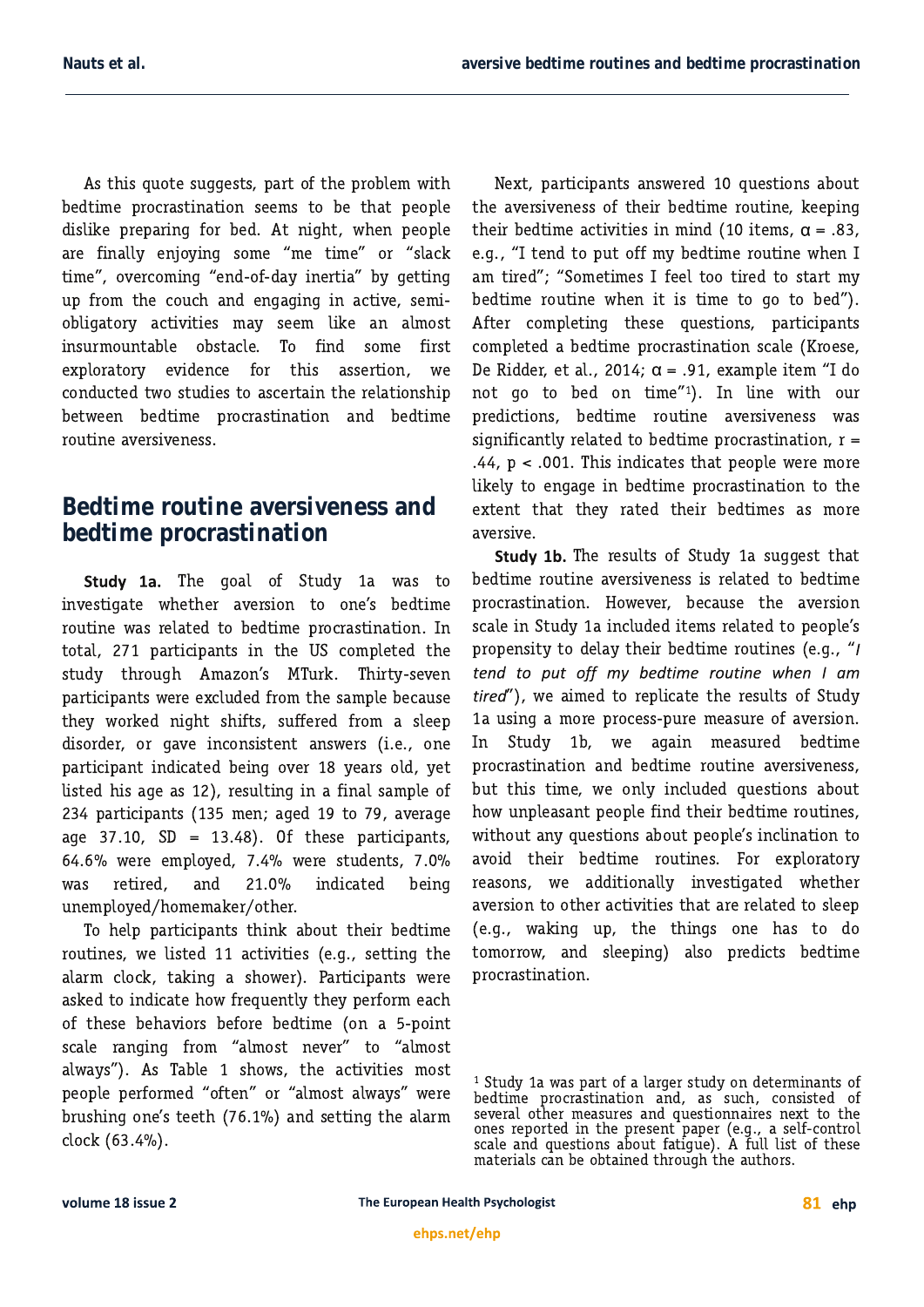| people who indicated performing these activities "often" / "almost always" |                                                             |
|----------------------------------------------------------------------------|-------------------------------------------------------------|
| Activity                                                                   | % of participants who do this "often"<br>or "almost always" |
| Brush your teeth                                                           | 76.1                                                        |
| Set the alarm clock                                                        | 63.4                                                        |
| Wash your face/remove makeup                                               | 44.9                                                        |
| Take a shower                                                              | 26.7                                                        |
| Do the dishes                                                              | 23.9                                                        |
| Comb hair                                                                  | 23.9                                                        |
| Take out contact lenses                                                    | 21.4                                                        |
| Pick an outfit for the next day                                            | 17.3                                                        |
| Prepare bag for the next day                                               | 16.5                                                        |
| Pack lunch                                                                 | 16.0                                                        |
| Clean up the house                                                         | 14.8                                                        |

| Table 1                                                                       |
|-------------------------------------------------------------------------------|
| Activities that are part of participants' bedtime routines, and percentage of |
| people who indicated performina these activities "often" / "almost always"    |

## **Method**

Two-hundred-and-forty-two participants in the US completed the survey through Amazon's MTurk. Forty-three participants were excluded from the sample because they worked night shifts or suffered from a sleep disorder, resulting in a final sample of 199 participants (122 men; aged 19 to 67, average age 34.24,  $SD = 10.55$ ). Of these participants, 70.9% were employed, 3.0% were students, 3.5% was retired, and 22.6% indicated being unemployed/homemaker/other. Participants read the following introductory text:

*"Before going to bed, people generally perform a sequence of actions in preparation of going to bed. You can think of walking the dog, brushing one's teeth, removing one's make-up, taking out one's contact lenses, etc. This is called a bedtime routine. Please think of what your bedtime routine looks like, and indicate to what extent you agree with the following statements."*

Next, participants were asked to answer four questions about the aversiveness of their bedtime routines ( $\alpha$  = .90; example item "Having to perform

my bedtime routine is annoying."). Moreover, they were asked to answer questions about wake-up aversion (4 items,  $\alpha$  = .91; example item "I dislike getting up in the morning"), tomorrow aversion (4 items,  $\alpha$  = .88; example item "When it is almost time to go to bed I look forward to tomorrow"; reverse scored), and sleep aversion (4 items,  $\alpha$  = .89; example item "I find sleeping pleasant"; reverse scored). After this, participants completed a bedtime procrastination scale (Kroese, De Ridder, et al., 2014,  $\alpha = .90$ ).

## **Results**

In line with our expectations, bedtime routine aversiveness was again related to bedtime procrastination,  $r = .31$ ,  $p < .001$ . This suggests that people who rate their bedtime routines as more aversive are more likely to engage in bedtime procrastination. Bedtime procrastination was also significantly correlated with wake-up aversion ( $r =$ .46,  $p < .001$ ) and tomorrow aversion (r = .29,  $p <$ .001), but not with sleep aversion ( $r = .11$ ,  $p =$ .11). Bedtime routine aversiveness remained a significant predictor of bedtime procrastination,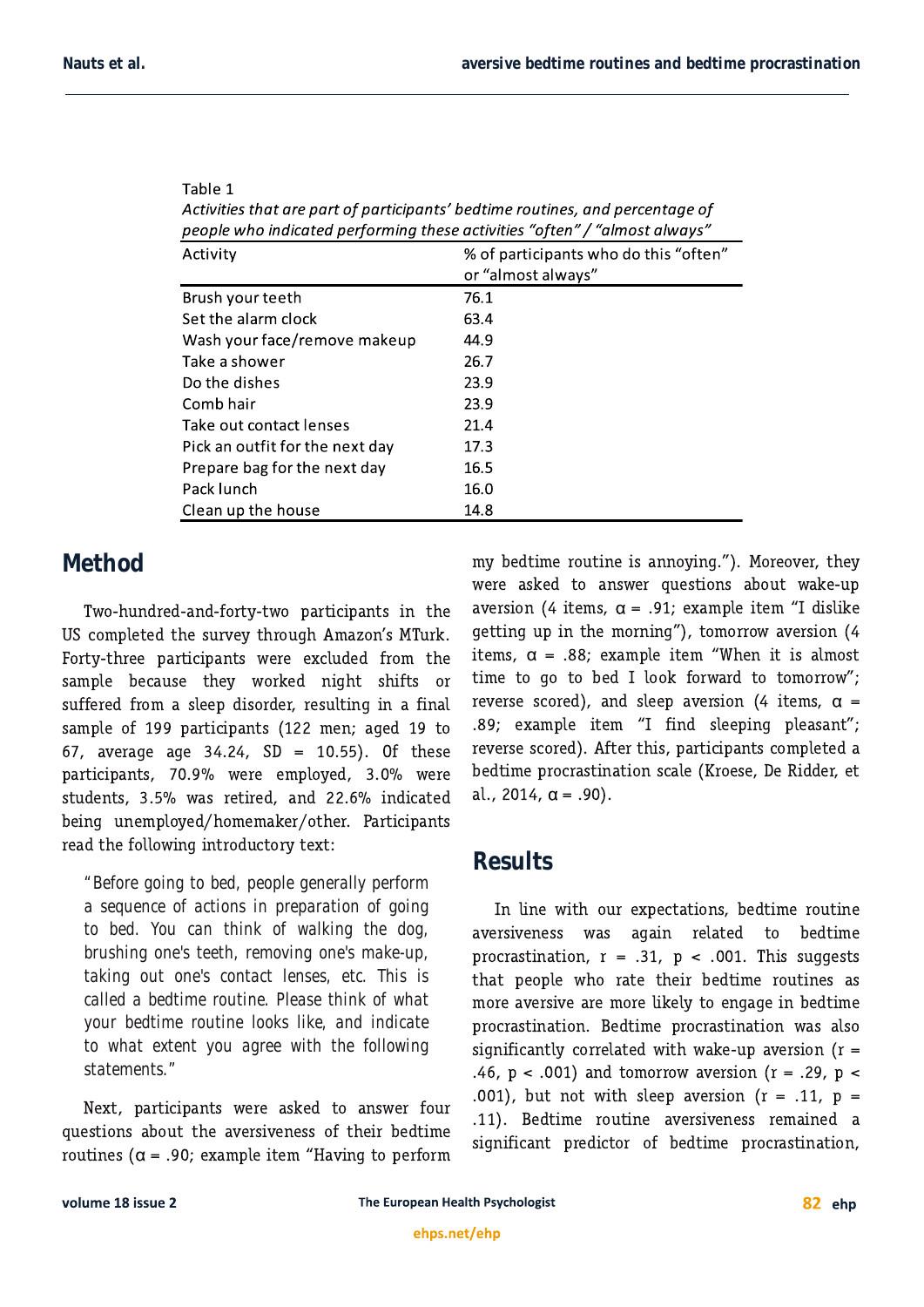even after controlling for the other types of aversion (wake-up aversion, tomorrow aversion, and sleep aversion),  $\beta$  = .19, p = .005<sup>2</sup>. In sum, these data suggest that when people procrastinate about going to bed, it is not because they dislike sleeping but rather because they find their bedtime routines aversive, or are averse either to waking up or to the activities that await them the following day. The aversiveness of bedtime routines predicts bedtime procrastination even after other factors (aversion to sleep, tomorrow, and waking up) have been accounted for.

#### **Discussion**

In the present research, we investigated whether aversive bedtime routines may be a contributing factor to bedtime procrastination. In line with our expectations, we found that people who rated their bedtime routines as more aversive were more likely to engage in bedtime procrastination. Aversion to waking up and to the activities that await them the following day were also related to bedtime procrastination, but aversion to sleep was not.

One question that remains is why people find their bedtime routine aversive. What exactly is aversive about taking out contact lenses or flossing one's teeth? It may be the case that people find these activities aversive regardless of context, for example, that people dislike flossing in general because they find it to be tedious, painful or disgusting. However, it is also possible that these activities are experienced as aversive because they are part of preparing for bed. If this is the case, these activities would be experienced as less aversive at other times of the day. As we have suqqested, part of why people dislike preparing for

bed stems from having their "slack time" or "me time" cut short. After a hard day's work, many people enjoy engaging in leisurely activities such as watching television (Kroese et al., in press). When their workday is finished, the cooking and cleaning has been done and the children are finally put to bed, people can kick back, relax, and enjoy a time of the day in which there is nothing they are obliged to do. In our view, the activities comprising bedtime routines may be considered aversive in part because they often consist of chores, viz. things that at a time of the day when many people enjoy finally not being obligated to do anything at all.

Lastly, besides cutting people's slack time short, bedtime routines may be considered aversive because they require shifting from a state of rest and relaxation to a state of being relatively active. As such, these tasks form a wedge between two periods of rest (namely leisure time and sleep). At night, when people are tired, getting up to walk the dog (especially when it is dark and cold outside) or walking upstairs to floss may sometimes seem like an almost insurmountable hurdle, because doing so requires people to overcome their inertia.

More research is needed into the mechanisms by which aversion to certain activities affects bedtime procrastination, as well as into the question of why people find certain activities aversive in the first place. What our data do already suggest, however, are some interesting new avenues for interventions that may promote sleep. For if aversive bedtime routines indeed interfere with people getting sufficient sleep, it might be relatively simple to diminish bedtime procrastination by streamlining people's bedtime routines, reducing their aversiveness, or shifting them to another time. Instead of walking the dog, taking out contact lenses, and flossing right before going to bed, people could simply try to conduct the activities that they are averse to at an earlier point in the evening. For example, people could take out their

 $^2$  Additionally, aversion to getting up remained a significant predictor ( $\beta$  = .40,  $\bar{p}$  < .001). Sleep aversion and tomorrow aversion did not significantly predict bedtime procrastination.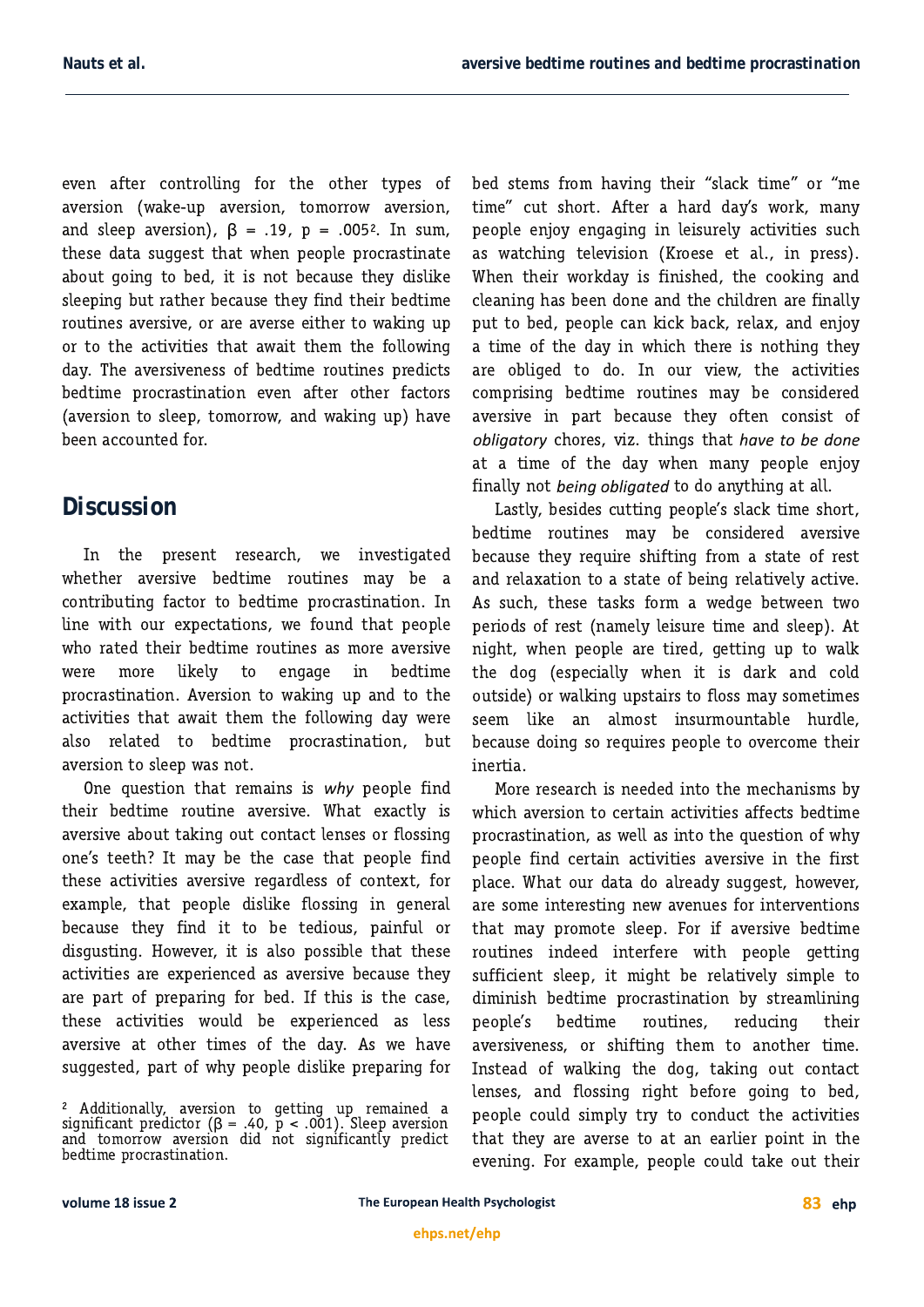contact lenses right after dinner, or brush their teeth when they put their children to bed. This way, people can go (almost) straight from their couch to bed, thereby sidestepping one of the precursors to bedtime procrastination.

#### *Authors' note*

This research was supported by Philips and Technology Foundation STW, Nationaal Initiatief Hersenen en Cognitie NIHC under the Partnership program Healthy Lifestyle Solutions

# **References**

- Blunt, A. K., & Pychyl, T. A. (2000). Task aversiveness and procrastination: A multidimensional approach to task aversiveness across stages of personal projects.  $, 153-167.$ doi:10.1016/S0191-8869(99)00091-4
- Gershuny, J. (2013). National utility: Measuring the enjoyment of activities. 996-1009. doi:10.1093/esr/jcs077
- Kroese, F. M., De Ridder, D. T., Evers, C., & Adriaanse, M. A. (2014). Bedtime procrastination: Introducing a new area of procrastination. Frontiers in Psychology, 5, 611. doi:10.3389/fpsyg.2014.00611
- Kroese, F. M., Evers, C., Adriaanse, M. A., & de Ridder, D. T. (2014). Bedtime procrastination: A self-requlation perspective on sleep insufficiency in the general population. . Advance online publication. doi:10.1177/1359105314540014.
- Kroese, F. M., Nauts, S., Kamphorst, B.A., Anderson, J.H., & De Ridder, D.T. (in press). Bedtime procrastination: A behavioral perspective on sleep insufficiency. In F. Sirois & T. A. Pychyl (Eds), Procrastination, Health, and Well-Being. Amsterdam: Elsevier.
- Milgram, N., Marshevsky, S., & Sadeh, C. (1995). Correlates of academic procrastination: Discomfort, task aversiveness, and task capability. The Journal of Psychology, 129, 145-155. doi:10.1080/00223980.1995.9914954
- Mindell, J. A., Telofski, L. S., Wiegand, B., & Kurtz, E. S. (2009). A nightly bedtime routine: Impact on sleep in young children and maternal mood. (5), 599-606. Retrieved from http://www.journalsleep.org/ViewAbstract.aspx ?pid=27454
- Nauts, S., & Kroese, F.M. (2016). control in sleep behavior. Manuscript in preparation.
- Nauts, S., Stut, W., & Kamphorst, B.A. (2016). Bedtime procrastination: A qualitative study. Manuscript in preparation.



#### **Sanne Nauts**

Department of Social, Health & Organizational Psychology, Utrecht University, Utrecht, the Netherlands

**s.nauts@uu.nl**



## **Bart A. Kamphorst** Department of Philosophy, Utrecht University, Utrecht, The Netherlands

**b.a.kamphorst@uu.nl**